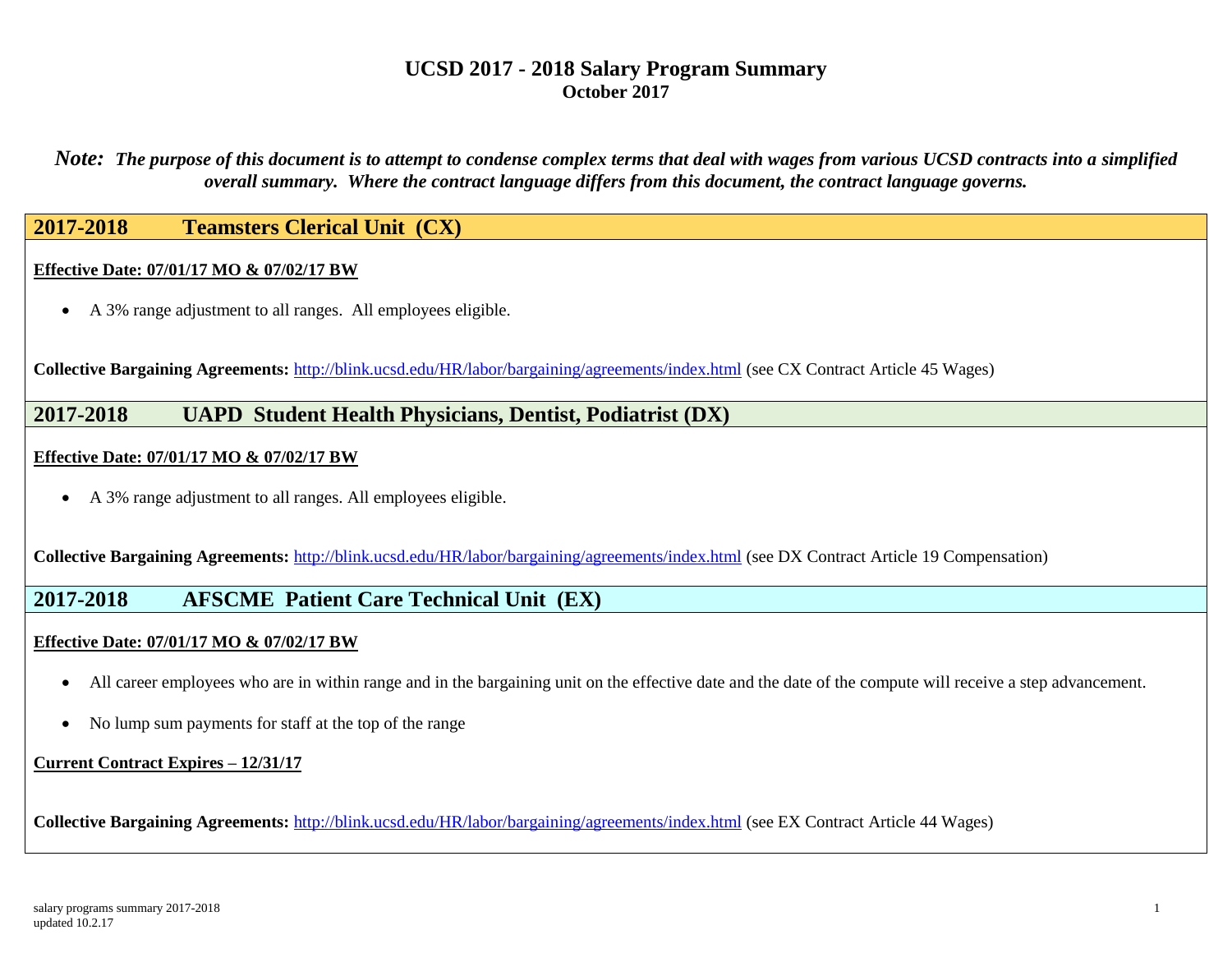# **2017-2018 UPTE Health Care Professional Unit (HX)**

**Current Contract Expires on 10/31/17.**

**Collective Bargaining Agreements:** <http://blink.ucsd.edu/HR/labor/bargaining/agreements/index.html> (see HX Contract Article 5 Compensation)

**2017-2018 SETC Skilled Crafts Unit (K6)**

### **Effective Date: 07/01/17 MO & 07/02/17 BW**

A 3% range adjustment to all ranges. All employees eligible.

**Collective Bargaining Agreements:** <http://blink.ucsd.edu/HR/labor/bargaining/agreements/index.html> (see K6 Contract Article 43 Wages)

### **2017-2018 CNA Nurses Unit (NX)**

### **Effective Date: 07/01/17 MO & 07/02/17 BW**

- All NX employees on a step structure and currently on steps 1-14 will receive a one-step increase.
- Nurses currently on step 15 will be reviewed for possible advancement to step 16 (which requires 15 years of licensed nursing experience and 10 years UC experience). Nurses currently at step 16 will be reviewed for possible advancement to step 17 (which requires 20 years of licensed nursing experience and 15 years UC experience). Nurses currently at step 17 will be reviewed for possible advancement to step 18 (which requires 25 years of licensed nursing experience and 20 years UC experience).
- Advancements to step 16-18 will be determined by departments.

### **Contract Expired on 07/31/17**

**Collective Bargaining Agreements:** <http://blink.ucsd.edu/HR/labor/bargaining/agreements/index.html> (see NX Contract Article 40 Wages)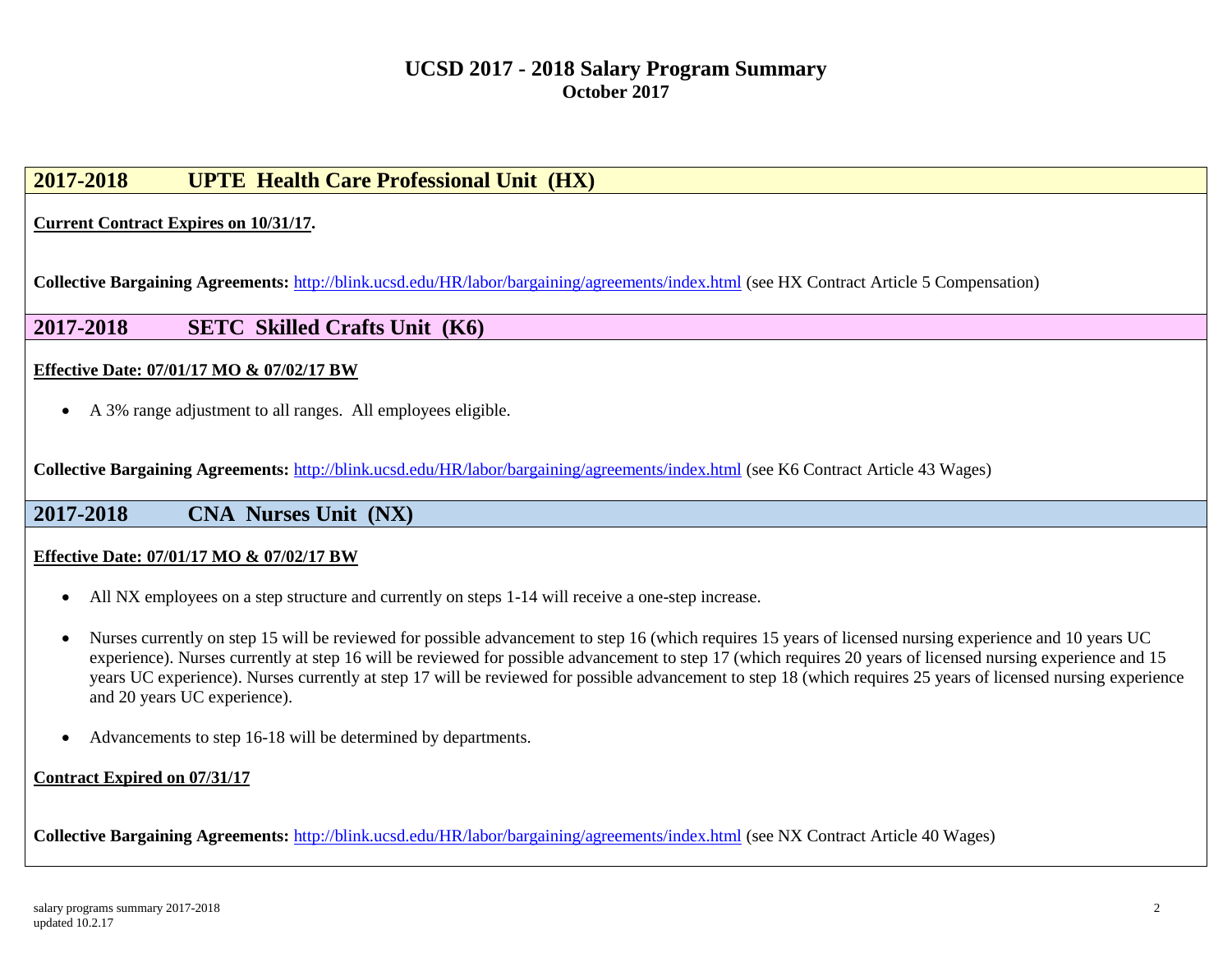# **2017-2018 FUPOA Police Unit (PA)**

#### **Effective Date: 07/01/17 MO & 07/02/17 BW**

A 3% range adjustment to all ranges. All employees eligible.

#### **Effective Date: 10/01/17 MO & 10/08/17 BW**

- **Specialty Pay:** Officer assigned, as Specialist shall receive an additional **5%** above that Officer's base wage while assigned.
- **Certification Pay:** Officer who possesses a POST Intermediate Certificate shall receive an additional **4%** of base wage. Officer who possesses a POST Advance Certificate shall receive an additional **8%** of base wage.

**Collective Bargaining Agreements:** <http://blink.ucsd.edu/HR/labor/bargaining/agreements/index.html> (see PA Contract Article 29 Wages)

## **2017-2018 UPTE Research Unit (RX)**

**Contract Expired on 09/30/17**

**Collective Bargaining Agreements:** <http://blink.ucsd.edu/HR/labor/bargaining/agreements/index.html> (see RX Contract Article 6 Compensation)

### **2017-2018 AFSCME Service Unit (SX)**

#### **Contract Expired on 06/30/17**

**Collective Bargaining Agreements:** <http://blink.ucsd.edu/HR/labor/bargaining/agreements/index.html> (see SX Contract Article 44 Wages)

### **2017-2018 UPTE Technical Unit (TX)**

#### **Contract Expired on 09/30/17**

**Collective Bargaining Agreements:** <http://blink.ucsd.edu/HR/labor/bargaining/agreements/index.html> (see TX Contract Article 6 Compensation)